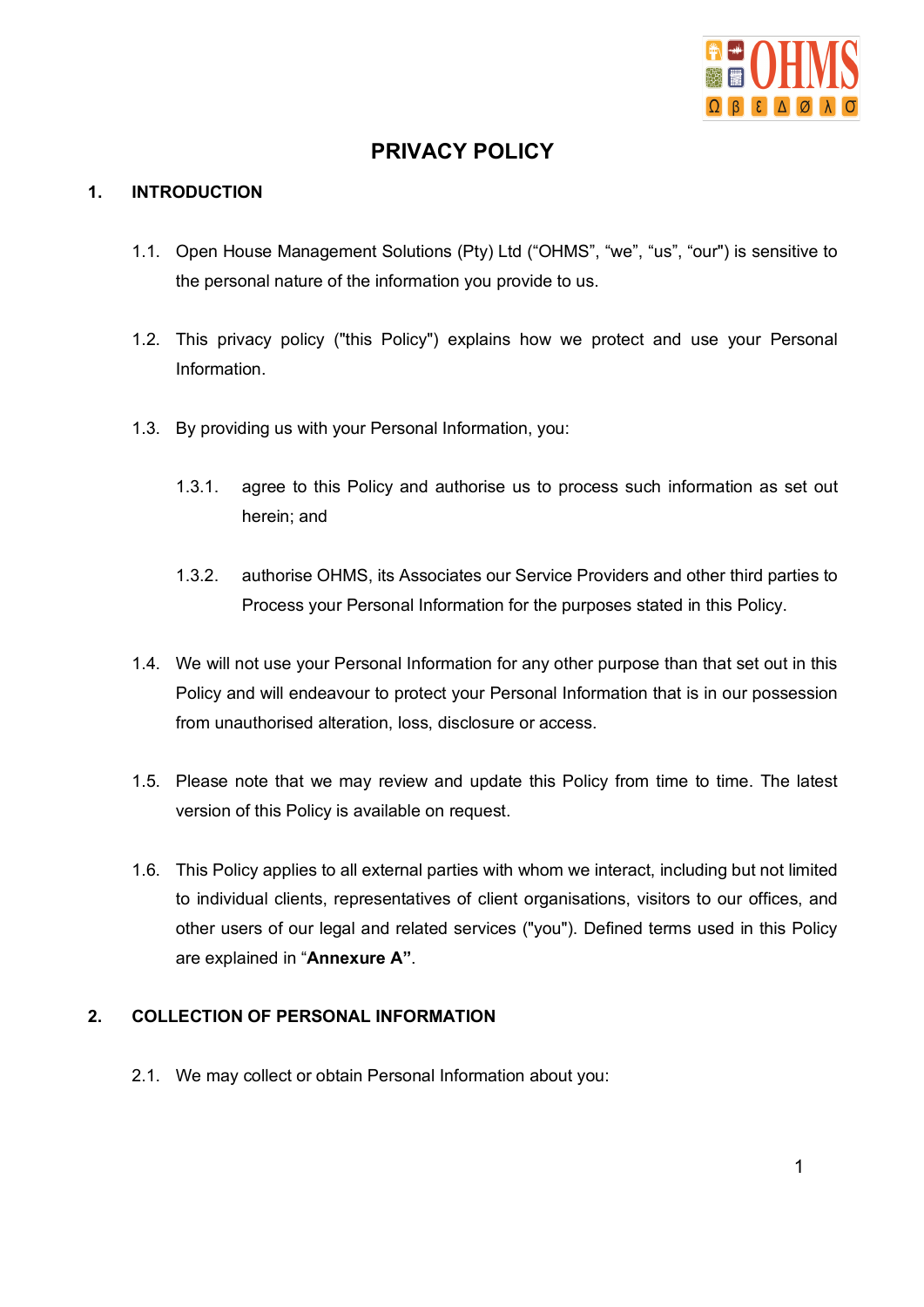

- 2.1.1. directly from you;
- 2.1.2. in the course of our relationship with you:
- 2.1.3. in the course of providing legal services to you or your organisation;
- 2.1.4. when you make your Personal Information public;
- 2.1.5. when you visit and/or interact with our Website or our various social media platforms;
- 2.1.6. when you register to use any of our legal and related services including but not limited to newsletters, seminars and legal updates;
- 2.1.7. when you interact with any third-party content or advertising on our Website; or
- 2.1.8. when you visit our offices.
- 2.2. We may also receive Personal Information about you from third parties (e.g., law enforcement authorities).
- 2.3. In addition to the above, we may create Personal Information about you such as records of your communications and interactions with us, including, but not limited to, your attendance at events or at interviews in the course of applying for a job with us, subscription to our newsletters and other mailings and interactions with you during the course of our digital marketing campaigns.

#### **3. CATEGORIES OF PERSONAL INFORMATION WE MAY PROCESS**

- 3.1. We may process the following categories of Personal Information about you:
	- 3.1.1. Personal Details: name; and photograph;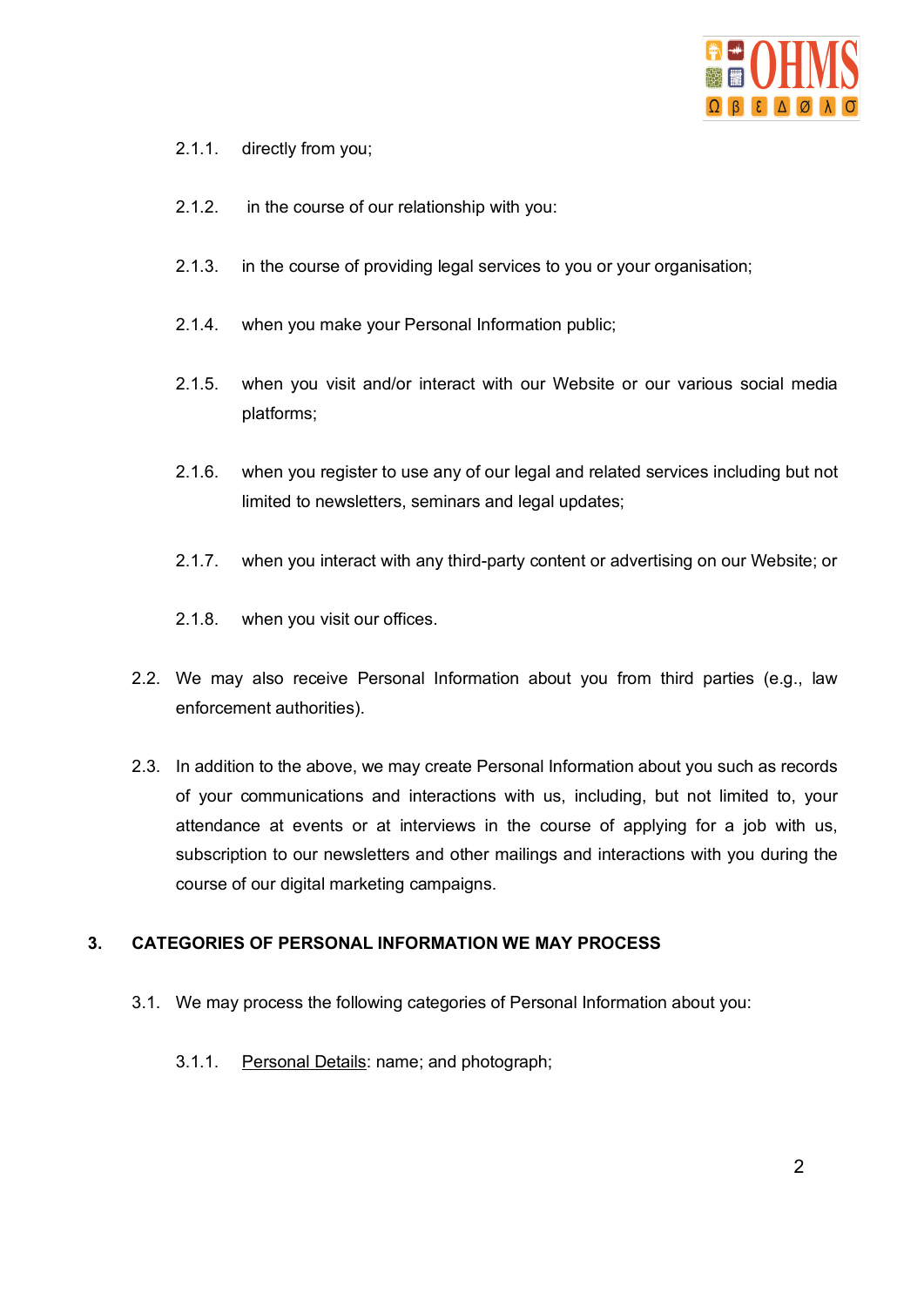

- 3.1.2. Demographic Information: gender; date of birth / age; nationality; salutation; title; and language preferences;
- 3.1.3. Identifier Information: passport or national identity number; utility provider details; bank statements; tenancy agreements;
- 3.1.4. Contact Details: correspondence address; telephone number; email address; and details of your public social media profile(s);
- 3.1.5. Instruction Details: details of individuals instructing OHMS; Personal Information included in correspondence, documents, evidence or other materials that we Process in the course of providing legal services;
- 3.1.6. Attendance Records: details of meetings and other events organised by or on behalf of OHMS that you have attended;
- 3.1.7. Consent Records: records of any consents you may have given, together with the date and time, means of consent and any related information;
- 3.1.8. Payment Details: billing address; payment method; bank account number or credit card number; invoice records; payment records; SWIFT details; IBAN details; payment amount; payment date; and records of cheques;
- 3.1.9. Data Relating to Your Visits to Our Website: your device type; operating system; browser type; browser settings; IP address; language settings; dates and times of connecting to a Website; and another technical communications information;
- 3.1.10. Employer Details: where you interact with us in your capacity as an employee of an organisation, the name, address, telephone number and email address of your employer, to the extent relevant; and
- 3.1.11. Content and Advertising Data: records of your interactions with our online advertising and content, records of advertising and content displayed on pages displayed to you, and any interaction you may have had with such content or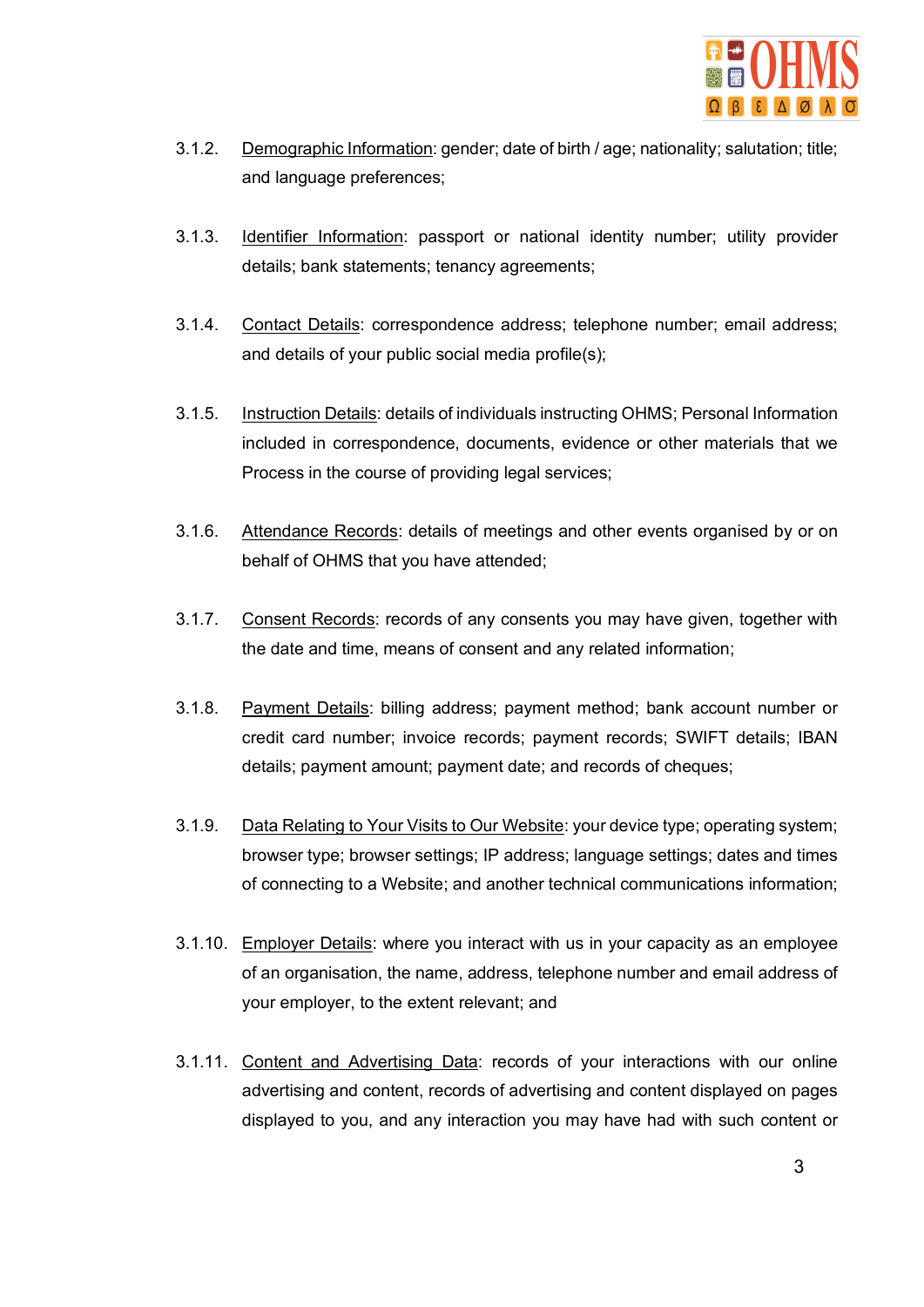

advertising (including, but not limited to, mouse hover, mouse clicks and any forms you complete).

## **4. SENSITIVE PERSONAL INFORMATION**

4.1. Where we need to Process your Sensitive Personal Information, we will do so in the ordinary course of our business, for a legitimate purpose, and in accordance with applicable law.

## **5. PURPOSES OF PROCESSING AND LEGAL BASES FOR PROCESSING**

- 5.1. We will Process your Personal Information in the ordinary course of the business of providing legal and related services. We will primarily use your Personal Information only for the purpose for which it was originally or primarily collected. We will use your Personal Information for a secondary purpose only if such purpose constitutes a legitimate interest and is closely related to the original or primary purpose for which the Personal Information was collected. We may subject your Personal Information to Processing during the course of various activities, including, without limitation, the following:
	- 5.1.1. operating our business;
	- 5.1.2. analysis, evaluation, review and collation of information in order to determine legal issues and potential disputes, provide legal advice and prepare or comment on opinions, memoranda, agreements, correspondence, reports, publications, documents relating to legal proceedings and other documents and records (whether in electronic or any other medium whatsoever) –
	- 5.1.3. compliance with applicable law and fraud prevention;
	- 5.1.4. transfer of information to our Service Providers and other third parties; and / or
	- 5.1.5. recruitment.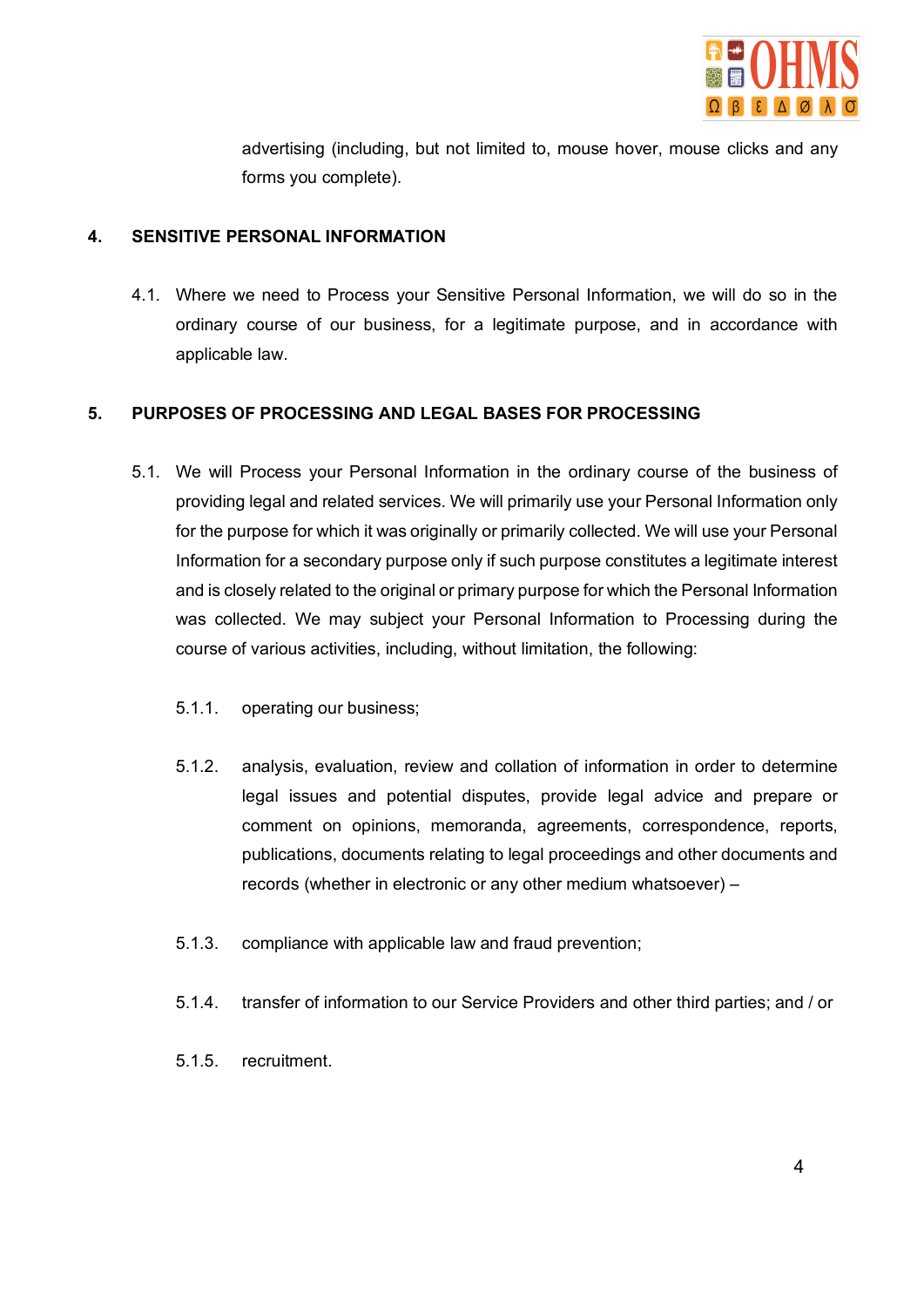

- 5.2. We may process your Personal Information for relationship management and marketing purposes in relation to our services (including, but not limited to, Processing that is necessary for the development and improvement of our legal and related services), for accounts management, and for marketing activities in order to establish, maintain and/or improve our relationship with you and with our Service Providers. We may also analyse your Personal Information for statistical purposes.
- 5.3. We may process your Personal Information for internal management and management reporting purposes, including but not limited to: conducting internal audits, conducting internal investigations, implementing internal business controls, providing central processing facilities, for insurance purposes and for management reporting analysis.
- 5.4. We may Process your Personal Information for safety and security purposes.

## **6. DISCLOSURE OF PERSONAL INFORMATION TO THIRD PARTIES**

- 6.1. We may disclose your Personal Information to our Associates and Service Providers, for legitimate business purposes, in accordance with applicable law and subject to applicable professional and regulatory requirements regarding confidentiality.
- 6.2. In addition, we may disclose your Personal Information:
	- 6.2.1. if required by law;
	- 6.2.2. legal and regulatory authorities, upon request, or for the purposes of reporting any actual or suspected breach of applicable law or regulation;
	- 6.2.3. third party Operators (including, but not limited to, data processors such as providers of data hosting services and document review technology and services), located anywhere in the world, subject to 6.3;
	- 6.2.4. where it is necessary for the purposes of, or in connection with, actual or threatened legal proceedings or establishment, exercise or defence of legal rights;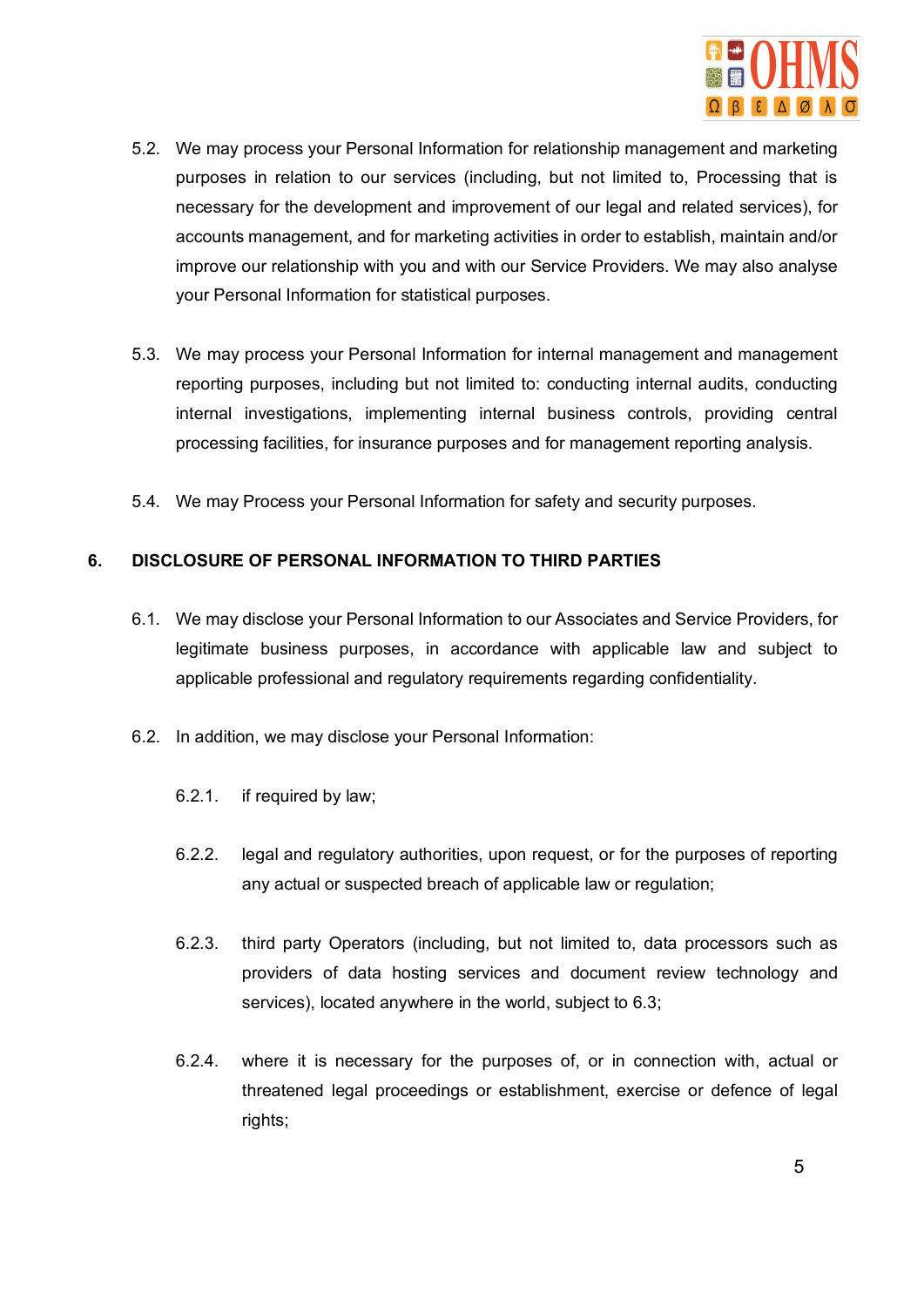

- 6.2.5. to any relevant party for the purposes of the prevention, investigation, detection or prosecution of criminal offences or the execution of criminal penalties, including, but not limited to, safeguarding against, and the prevention of threats to, public security;
- 6.2.6. to any relevant third-party acquirer(s), in the event that we sell or transfer all or any portion of our business or assets (including, but not limited to, in the event of a reorganization, dissolution or liquidation); and
- 6.2.7. to any relevant third-party provider, where our Website uses third party advertising, plugins or content.
- 6.3. If we engage a third-party Operator to Process any of your Personal Information, we recognise that any Operator who is in a foreign country must be subject to a law, binding corporate rules or binding agreements which provide an adequate level of protection similar to POPIA. We will review our relationships with Operators we engage and, to the extent required by any applicable law if force, we will require such Operators to be bound by contractual obligations to:
	- 6.3.1. only Process such Personal Information in accordance with our prior written instructions; and
	- 6.3.2. use appropriate measures to protect the confidentiality and security of such Personal Information.

# **7. INTERNATIONAL TRANSFER OF PERSONAL INFORMATION**

- 7.1. We may transfer your Personal Information to recipients outside of the Republic of South Africa.
- 7.2. Subject to 6.3, Personal Information may be transferred outside of the Republic of South Africa provided that the country to which the data is transferred has adopted a law that provides for an adequate level of protection substantially similar to POPIA, the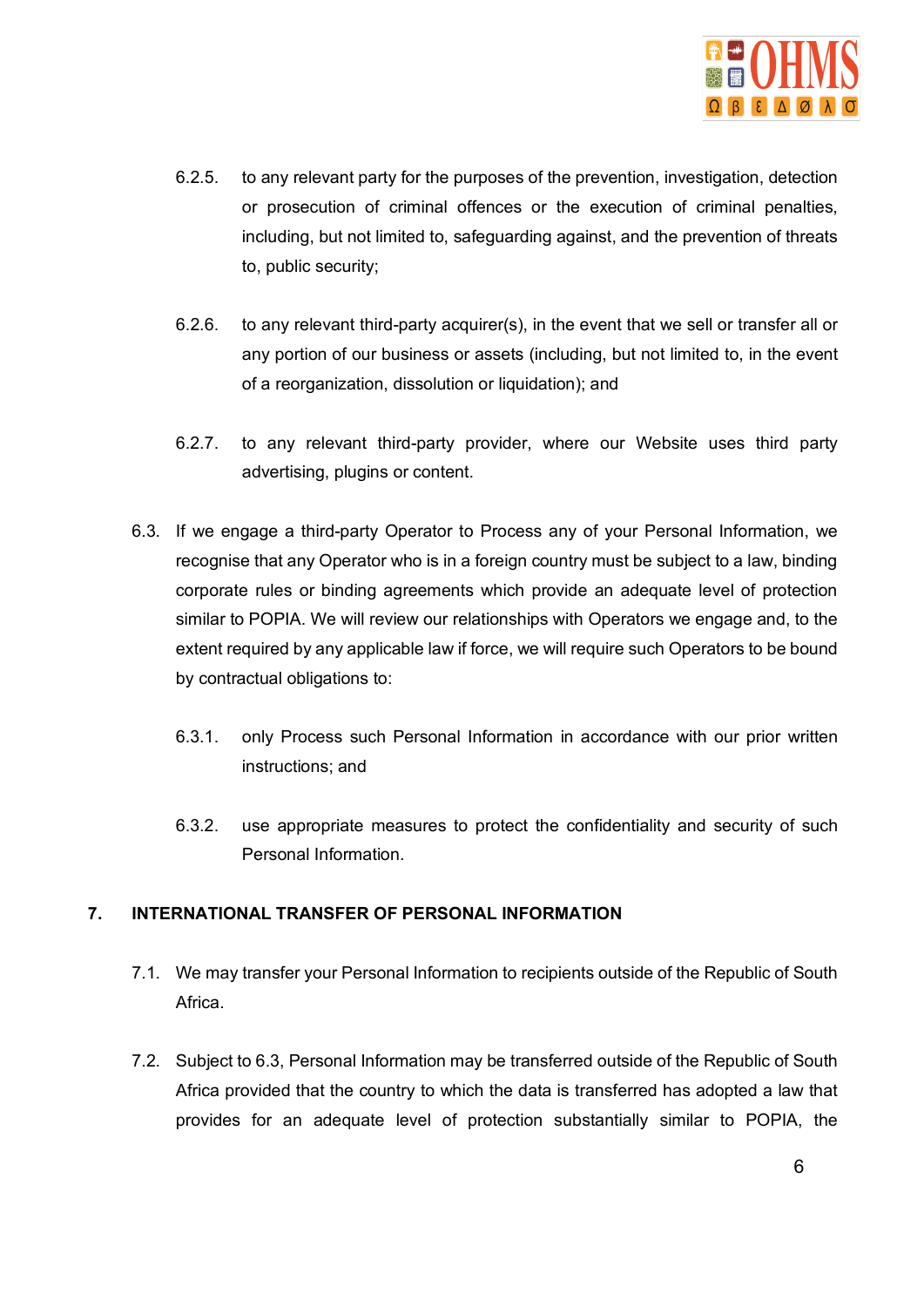

Operator/third party undertakes to protect the Personal Information in line with applicable data protection legislation and the transfer is necessary in order to provide the legal and other related services that are required by OHMS's clients.

# **8. DATA SECURITY**

- 8.1. We implement appropriate technical and organisational security measures to protect your Personal Information that is in our possession against accidental or unlawful destruction, loss, alteration, unauthorised disclosure, unauthorised access, in accordance with applicable law.
- 8.2. Where there are reasonable grounds to believe that your Personal Information that is in our possession has been accessed or acquired by any unauthorised person, we will notify the relevant regulator and you, unless a public body responsible for detection, prevention or investigation of offences or the relevant regulator informs us that notifying you will impede a criminal investigation.
- 8.3. Because the internet is an open system, the transmission of information via the internet is not completely secure. Although we will implement all reasonable measures to protect your Personal Information that is in our possession, we cannot guarantee the security of any information transmitted using the internet and we cannot be held liable for any loss of privacy occurring during the course of such transmission.

# **9. DATA ACCURACY**

9.1. The Personal Information provided to OHMS should be accurate, complete and up-todate. Should Personal Information change, the onus is on the provider of such data to notify OHMS of the change and provide OHMS with the accurate data.

#### **10. DATA MINIMISATION**

10.1. OHMS will restrict its processing of Personal Information to data which is sufficient for the fulfilment of the primary purpose and applicable legitimate purpose for which it was collected.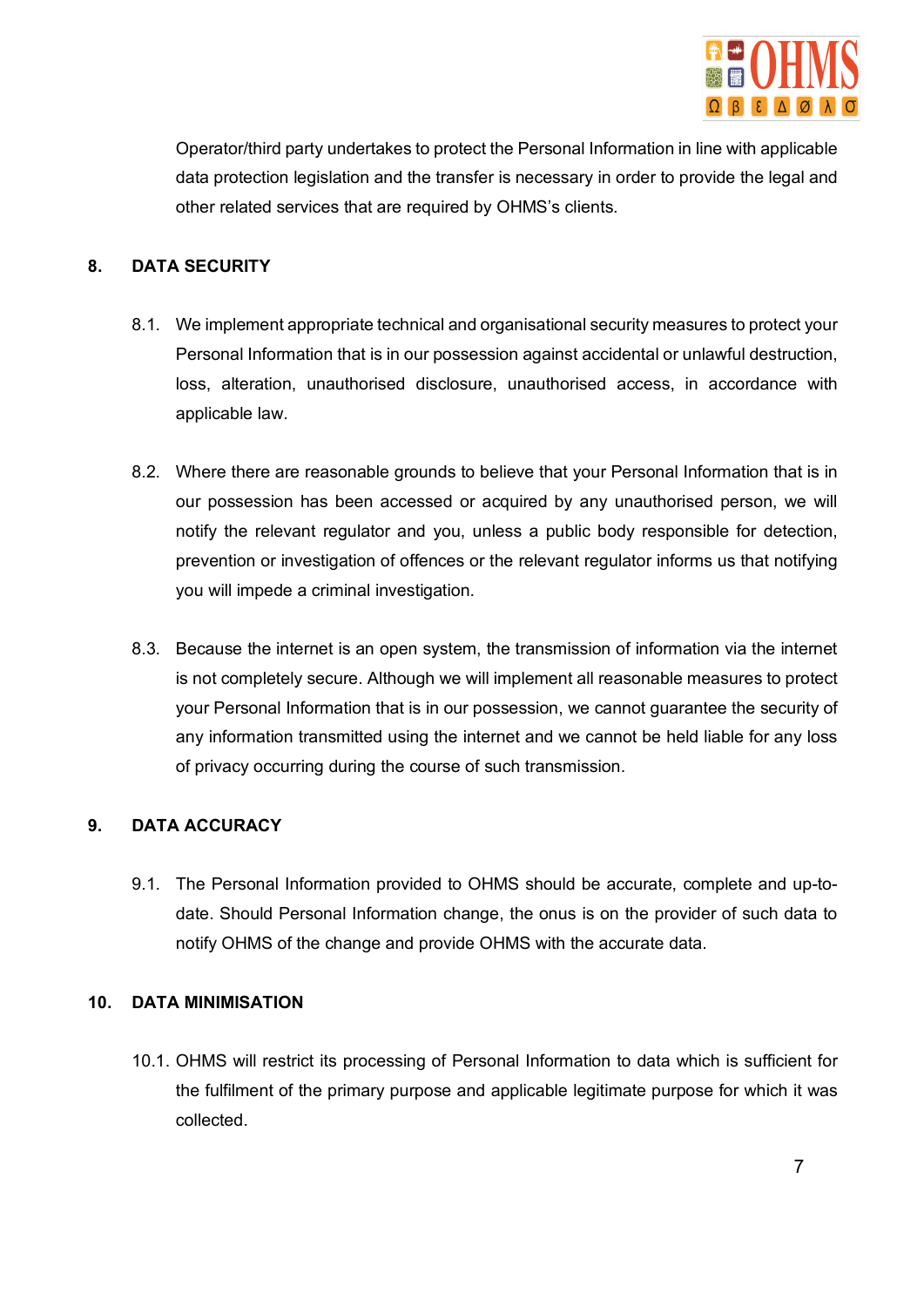

## **11. DATA RETENTION**

11.1. OHMS shall only retain and store Personal Information for the period for which the data is required to serve its primary purpose or a legitimate interest or for the period required to comply with an applicable legal requirement, whichever is longer.

## **12. YOUR LEGAL RIGHTS**

12.1. You may have rights under the South African and other laws to have access to your Personal Information and to ask us to rectify, erase and restrict use of, your Personal Information. You may also have rights to object to your Personal Information being used, to ask for the transfer of Personal Information you have made available to us and to withdraw consent to the use of your Personal Information.

## **13. COOKIES AND SIMILAR TECHNOLOGIES**

- 13.1. We may Process your Personal Information by our use of Cookies and similar technologies.
- 13.2. When you visit our Website, we may place Cookies onto your device, or read Cookies already on your device, subject always to obtaining your consent, where required, in accordance with applicable law. We use Cookies to record information about your device, your browser and, in some cases, your preferences and browsing habits. We may Process your Personal Information through Cookies and similar technologies, in accordance with our Cookie Policy.

# **14. DIRECT MARKETING**

- 14.1. We may Process your Personal Information for the purposes of providing you with information regarding services that may be of interest to you. You may unsubscribe for free at any time.
- 14.2. If you currently receive marketing information from us which you would prefer not to receive in the future, please email us at: popia@ohms.co.za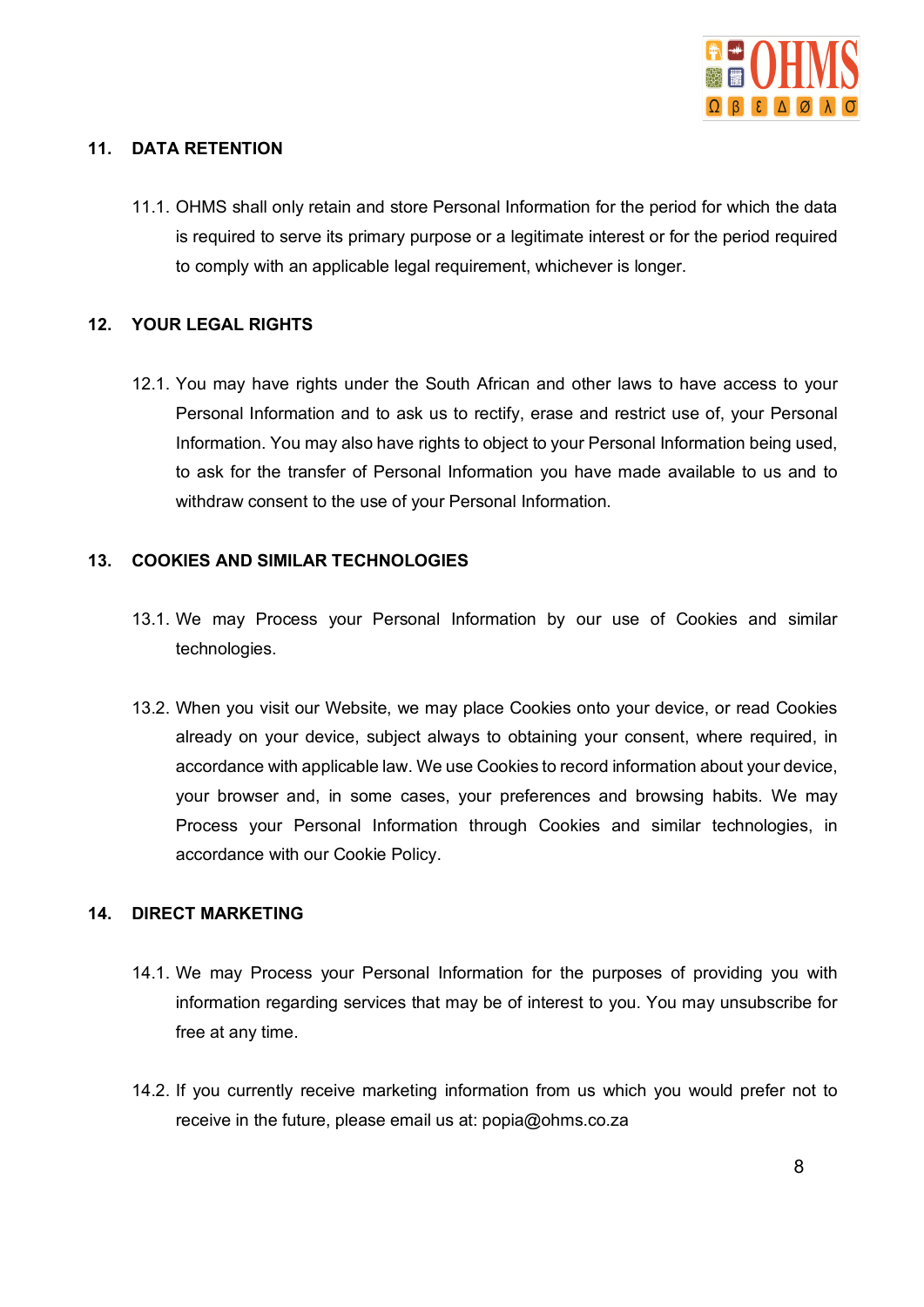

# **15. CONTACT DETAILS**

- 15.1. You may contact us at:
- 15.2. The Data Protection Officer: Open House Management Solutions (Pty) Ltd;
- 15.3. Attention: Jacobus Bosman;
- 15.4. Telephone: +27 18 293 1940;
- 15.5. Email: popia@ohms.co.za;
- 15.6. Date: 30 June 2021.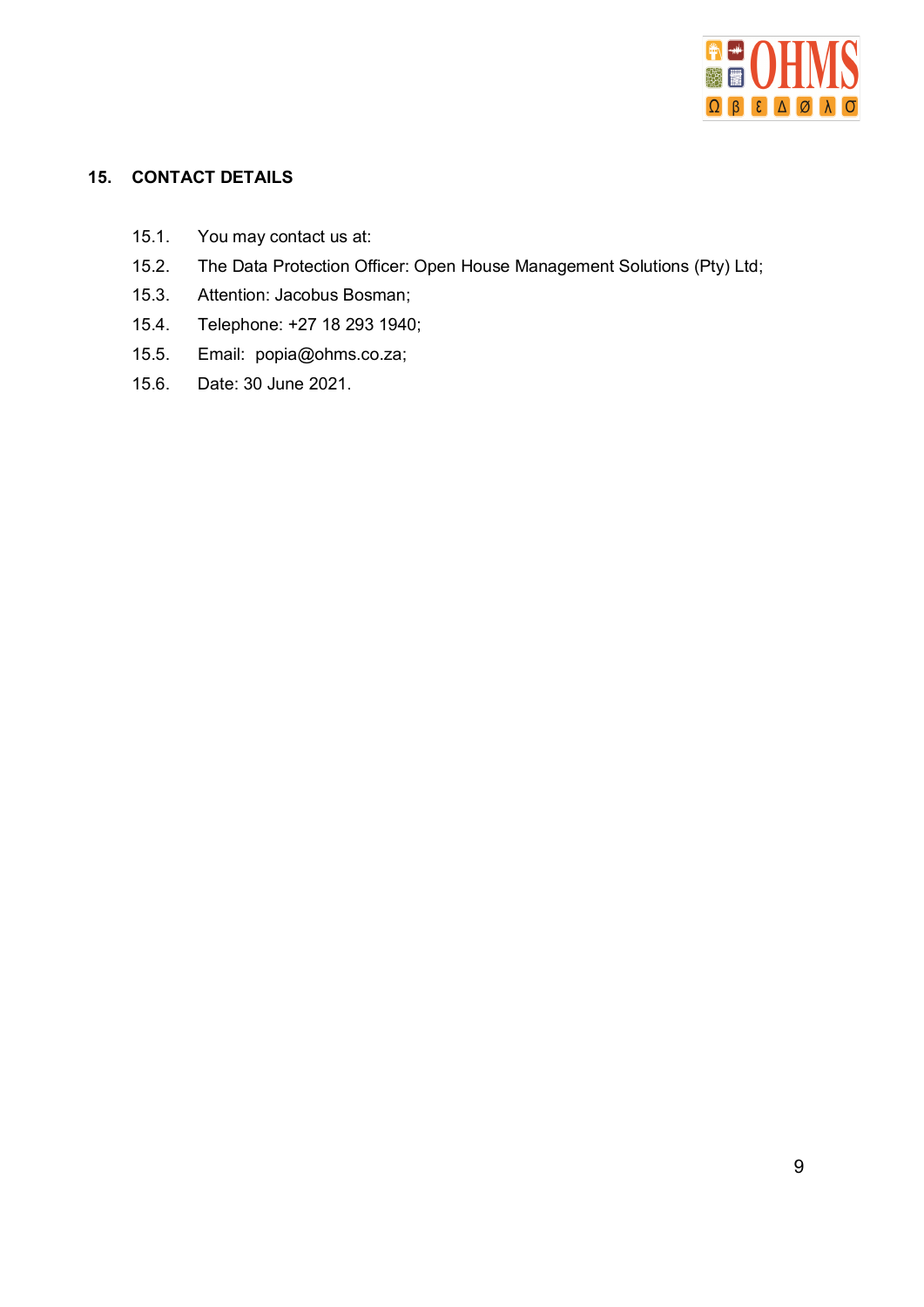

# **ANNEXURE A – DEFINITIONS**

- 1.1. "**Associates"** means Open House Management Solutions (Pty) Ltd shareholders, OHMS subsidiaries and the directors, employees and consultants of OHMS or of any of its subsidiaries.
- 1.2. **"Cookie"** means a small file that is placed on your device when you visit a website. In this Policy, a reference to a "Cookie" includes analogous technologies such as web beacons and clear Graphic Interchange Format files ("GIFs").
- 1.3. **"Operator"** means any person or entity that Processes Personal Information on behalf of the Responsible Party.
- 1.4. **"Personal Information"** means information that is about any individual, or from which any individual is directly or indirectly identifiable, in particular by reference to an identifier such as a name, an identification number, location data, an online identifier or to one or more factors specific to the physical, physiological, genetic, mental, economic, cultural or social identity of that individual.
- 1.5. **"POPIA"** means the Protection of Personal Information Act 4 of 2013.
- 1.6. **"Process", "Processing" or "Processed"** means anything that is done with any Personal Information, whether or not by automated means, such as collection, recording, organisation, structuring, storage, adaptation or alteration, retrieval, consultation, use, disclosure by transmission, dissemination or otherwise making available, alignment or combination, restriction, erasure or destruction.
- 1.7. **"Responsible Party"** means the entity that decides how and why Personal Information is Processed.
- 1.8. **"Sensitive Personal Information"** means Personal Information about race or ethnicity, political opinions, religious or philosophical beliefs, trade union membership, physical or mental health, sexual life, any actual or alleged criminal offences or penalties, national